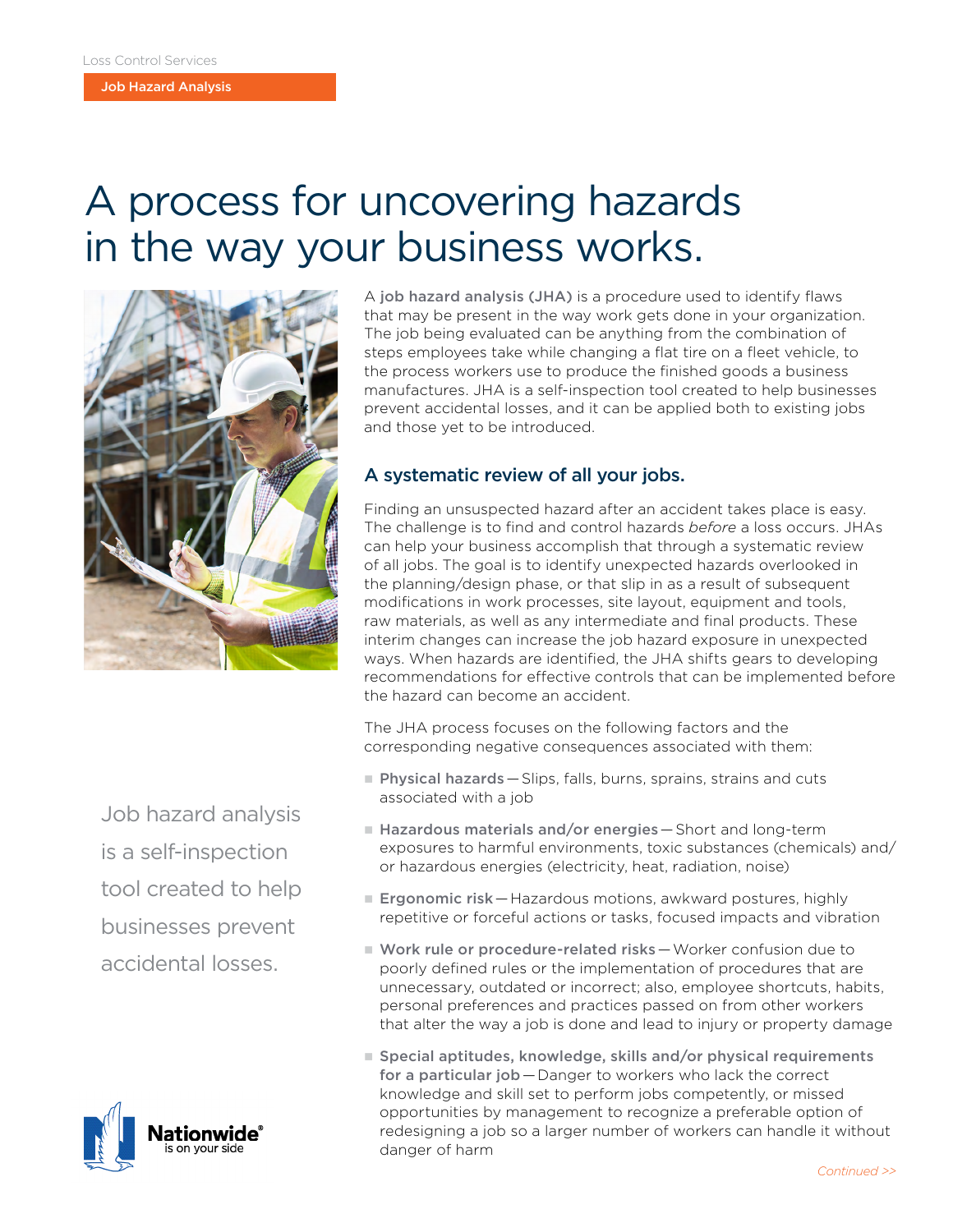

In a JHA, complex jobs are broken down into a series of simple tasks.

- Special tools or equipment Workers with the need for better tools or controls to do a job most effectively, including options that may not have existed when the job was designed
- **Job training** Inadequately trained workers; JHA feedback can improve the training by helping to ensure that workers not only receive the knowledge and skills necessary to perform their jobs safely and efficiently, but that the training will be delivered at the right time, by the right people, to the people who need it, and in the most effective manner

#### Three basic approaches to analyzing a job.

Your first step in a JHA is to decide on the approach to be used to analyze your jobs. There are three basic choices. Each has its merit, and there are no rules against using more than one approach. Here they are:

 $\blacksquare$  Analysis by individual job - This is the most common approach. Each job is analyzed independently. When jobs are complex, the JHA breaks them down into a series of simpler tasks. Each task or step is then analyzed for hazards. For example, some of the steps in changing a vehicle tire might be:

Step #1 — Safely pull the car off the road

Step #2 — Get out of the car

Step #3 — Remove the spare tire and jack from the trunk

Step #4 — Position the jack, etc.

- $\blacksquare$  Analysis by tool, machine or piece of equipment  $-\text{This}$  is the simplest approach. It applies to operations where specific kinds of tools, machines or equipment are used by large numbers of employees. This would include computer workstations, drill presses, chainsaws or jackhammers. Instead of evaluating every machine, a representative sample can be selected.
- $\blacksquare$  Analysis by job classification  $\blacksquare$  This approach applies when the same type of job is performed in different areas, such as painting, electrical work, general maintenance or housekeeping. While tools and methods remain comparatively constant, the type and degree of hazard can vary from job to job and site to site.

#### Once you select an approach.

To obtain the greatest benefit in the shortest amount of time, prioritizing tasks is necessary. The following guidelines can be used to help determine the order in which jobs can and/or should be analyzed. Begin with jobs:

- $\blacksquare$  That produce the highest number of losses; consider both injuries and property losses
- $\blacksquare$  That can be tied to serious or disabling injuries and/or severe property damage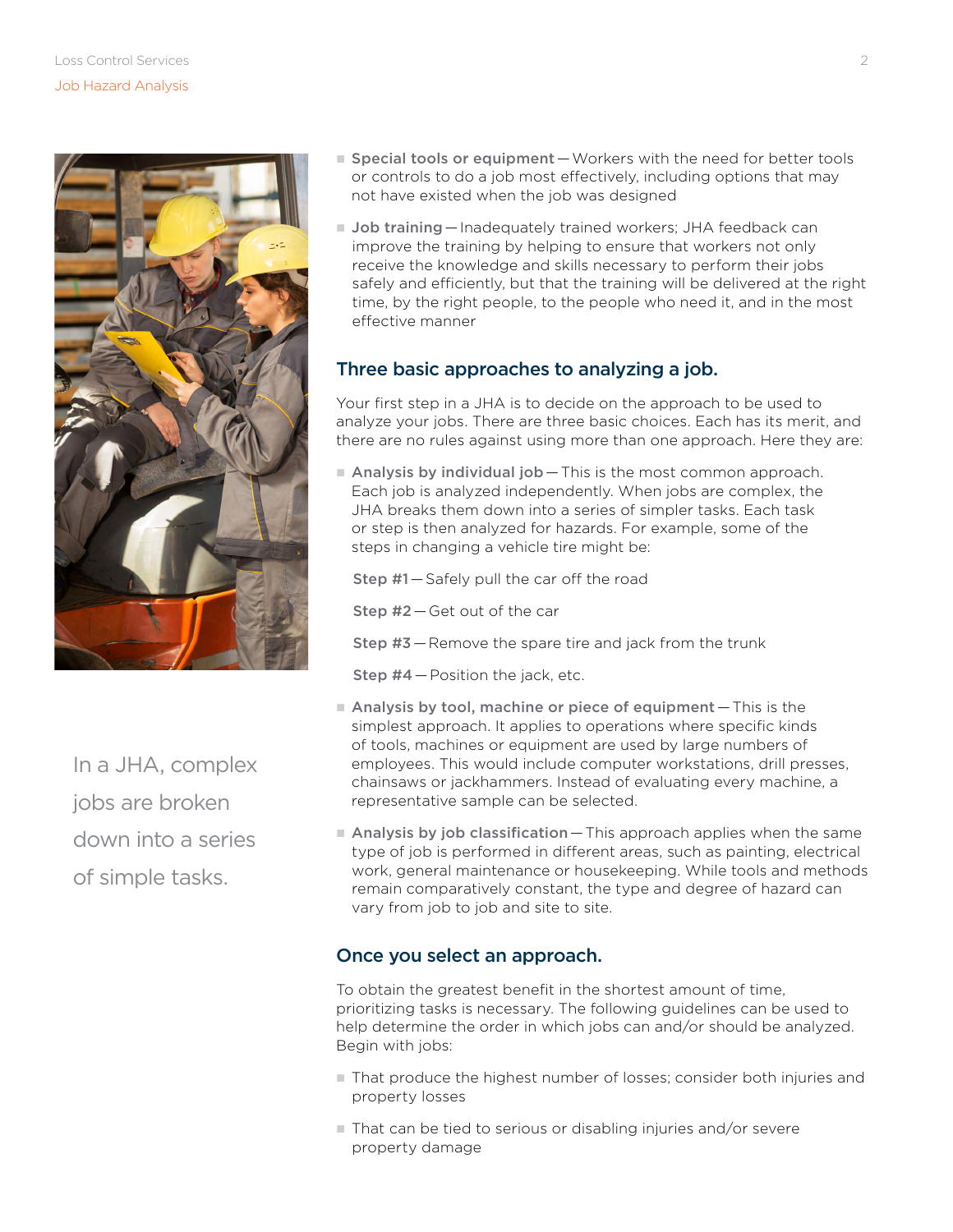- That create the potential for serious or catastrophic loss
- $\blacksquare$  That are new and/or where there have been significant changes to the equipment, process controls and/or work methods
- With high-turnover
- Involving solitary work, including tasks performed by workers who supervise themselves without direct monitoring (e.g., maintenance, mobile, healthcare and late-shift workers)
- n Incidental or non-routine jobs, which should be carefully analyzed both before they start and while work is ongoing; these jobs should be planned well in advance so as to anticipate hazards that might reasonably be encountered; methods or procedures to eliminate or control such hazards should be developed before work begins

#### Presenting the program to top management.

Like any other program, JHA should be presented to top management first. Once there is management commitment and an individual is designated to be responsible for overseeing the program, there should be agreement on the following:

- $\blacksquare$  Approaches that will be used
- $\blacksquare$  Who will perform the analyses
- $\blacksquare$  Training that will be necessary
- Report forms and format, including the final report format
- $\blacksquare$  Report distribution and how records will be kept

#### Identifying hazards: Steps you go through when conducting an analysis.

Step #1—Define the job. This is an executive summary-type description. It should include only enough detail to properly identify the job and differentiate it from other jobs.

Step #2 — Break the job into a sequence of manageable steps or tasks. In each step, briefly describe what is being done; focus more on the "what" as opposed to the "how." In writing these descriptions, emphasize verbs and identify what the action is applied to. Example: lift the tire from the trunk, raise the car, type data using the keyboard, etc. Tip: When analyzing an existing job, enlist the help of an experienced worker. He or she can model the process and verify your assessment of the steps involved.

Step #3 — Compare the observed process with the job description and applicable work procedures, and note any discrepancies or deviations. Differences or irregularities could be potential hazards and a cause of accidental loss.

All tasks performed by unsupervised workers should be thoroughly analyzed.

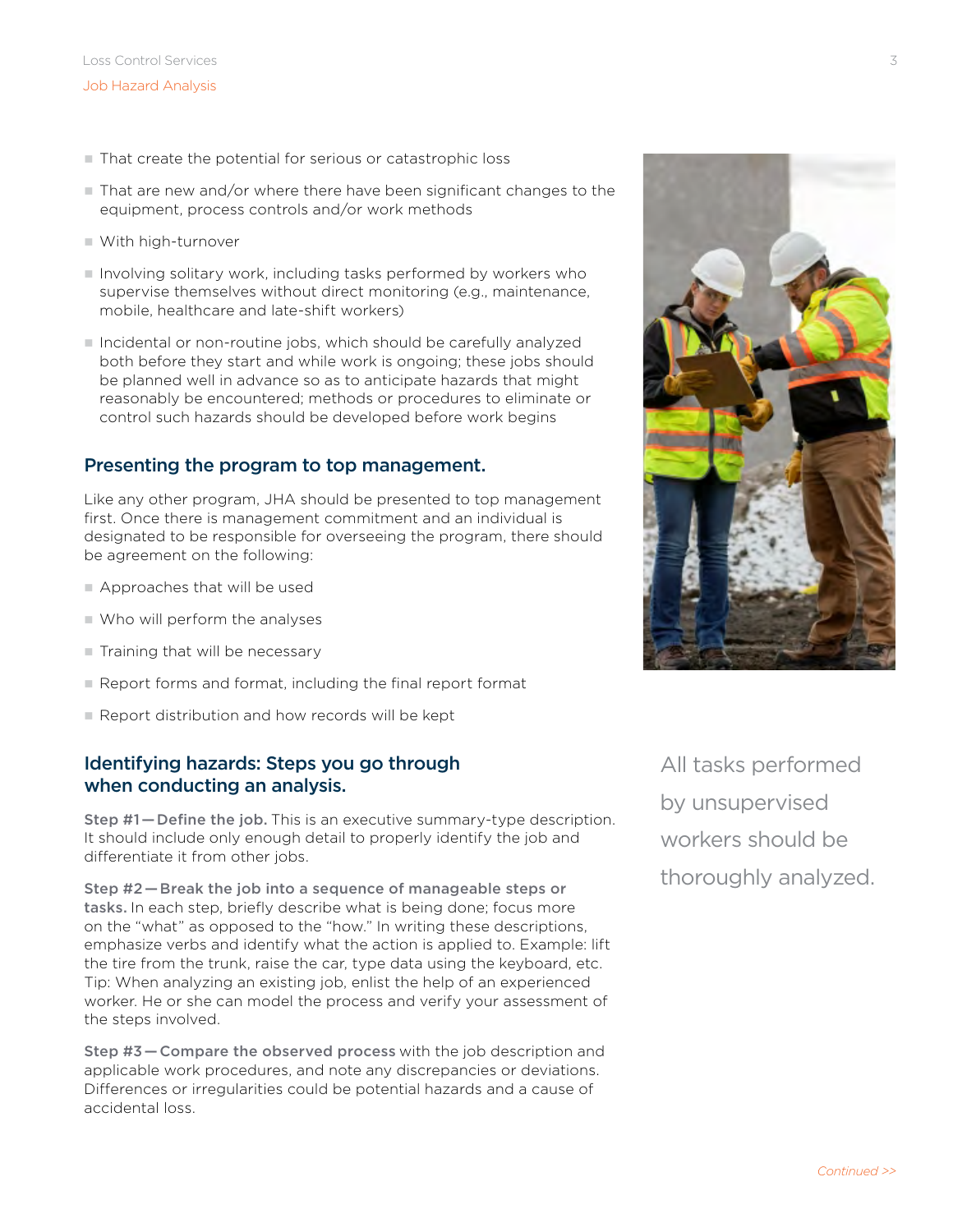Step #4 — Identify hazards, both actual and potential. Hazards are the events, occurrences, circumstances and/or situations that can increase loss exposure. At this point, the "how" becomes very important. Personnel conducting the analyses should be prepared to study each job and its component steps, and consider all possibilities of injury and damage. For example, can the employee:

- Be struck by a moving object or collide with a fixed object
- Get caught in moving equipment
- Slip or fall, strain or overexert
- Become exposed to harmful substances, biohazards, noise, electricity, heat, cold or radiation
- Be subject to awkward and harmful postures, repetitive activity, lifting or twisting

#### LOOK TO OSHA FOR TIMELY INFORMATION ABOUT WORKPLACE SAFETY AND HEALTH.

For more information about job hazard analyses and other topics of interest to employers, we encourage you to review the *OSHA Safety and Health Program Management Guidelines*. To view or download a copy, visit osha.gov.shpmguidelines.

- **Be in danger from flammable or explosive materials, or high-pressure systems**
- Become confused by controls not logically arranged
- Be in danger due to the absence of adequate safeguards

Step #5 — Prioritize the risks and develop appropriate controls. After documenting potential hazards, the final step involves assessing the risks and developing options to manage them. These could include:

- Finding new ways to do the job, resulting in better, safer, more effective work procedures
- Reviewing management or administrative controls in areas such as process design and purchasing
- Fine tuning of job descriptions and establishing specific physical, knowledge and skill requirements for employee selection
- Changing the physical conditions that create hazard(s) by making adjustments to lighting, ventilation, machine and energy guarding, and noise abatement
- Improving the worksite, equipment and processes by substituting less hazardous materials, ergonomically designed tools, improved workstation design and job aids
- **Improving training programs and procedures**

**Jationwide®** 

**Providing appropriate personal protective equipment** 

Providing solutions to help our members manage risk.<sup>SM</sup>

For your risk management and safety needs, contact Nationwide Loss Control Services: 1-866-808-2101 or LCS@nationwide.com.

The information used to create this brochure was obtained from sources believed to be reliable to help users address their own risk management and insurance needs. It does not and is not intended to provide legal advice. N and employees do not quarantee improved results based upon the information contained herein and assume no liability in connection with the information or the provided suggestions. The recommendations provided are general i circumstances may not warrant or require implementation of some or all of the suggestions. Nationwide, Nationwide is on your side, and the Nationwide N and Fagle are service marks of Nationwide Insurance Company, © 2016 Na